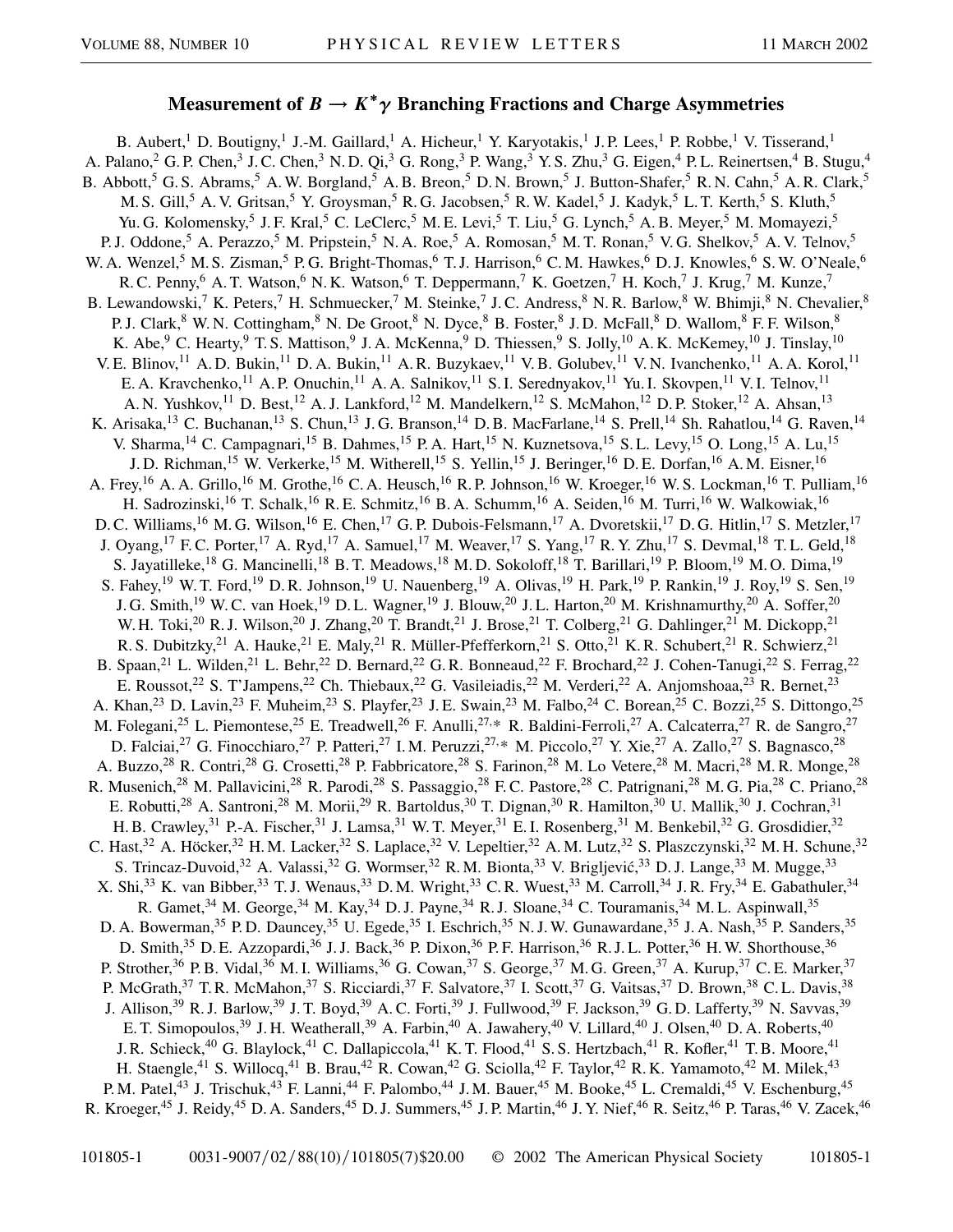H. Nicholson,<sup>47</sup> C. S. Sutton,<sup>47</sup> C. Cartaro,<sup>48</sup> N. Cavallo,<sup>48,†</sup> G. De Nardo,<sup>48</sup> F. Fabozzi,<sup>48</sup> C. Gatto,<sup>48</sup> L. Lista,<sup>48</sup> P. Paolucci,<sup>48</sup> D. Piccolo,<sup>48</sup> C. Sciacca,<sup>48</sup> J. M. LoSecco,<sup>49</sup> J. R. G. Alsmiller,<sup>50</sup> T. A. Gabriel,<sup>50</sup> T. Handler,<sup>50</sup> J. Brau,<sup>51</sup> R. Frey,<sup>51</sup> M. Iwasaki,<sup>51</sup> N. B. Sinev,<sup>51</sup> D. Strom,<sup>51</sup> F. Colecchia,<sup>52</sup> F. Dal Corso,<sup>52</sup> A. Dorigo,<sup>52</sup> F. Galeazzi,<sup>52</sup> M. Margoni,<sup>52</sup> G. Michelon,<sup>52</sup> M. Morandin,<sup>52</sup> M. Posocco,<sup>52</sup> M. Rotondo,<sup>52</sup> F. Simonetto,<sup>52</sup> R. Stroili,<sup>52</sup> E. Torassa,<sup>52</sup> C. Voci,<sup>52</sup> M. Benayoun,<sup>53</sup> H. Briand,<sup>53</sup> J. Chauveau,<sup>53</sup> P. David,<sup>53</sup> Ch. de la Vaissière,<sup>53</sup> L. Del Buono,<sup>53</sup> O. Hamon,<sup>53</sup> F. Le Diberder,<sup>53</sup> Ph. Leruste,<sup>53</sup> J. Lory,<sup>53</sup> L. Roos,<sup>53</sup> J. Stark,<sup>53</sup> S. Versillé,<sup>53</sup> P. F. Manfredi,<sup>54</sup> V. Re,<sup>54</sup> V. Speziali,<sup>54</sup> E. D. Frank,<sup>55</sup> L. Gladney,<sup>55</sup> Q. H. Guo,<sup>55</sup> J. H. Panetta,<sup>55</sup> C. Angelini,<sup>56</sup> G. Batignani,<sup>56</sup> S. Bettarini,<sup>56</sup> M. Bondioli,<sup>56</sup> M. Carpinelli,<sup>56</sup> F. Forti,<sup>56</sup> M. A. Giorgi,<sup>56</sup> A. Lusiani,<sup>56</sup> F. Martinez-Vidal,<sup>56</sup> M. Morganti,<sup>56</sup> N. Neri,<sup>56</sup> E. Paoloni,<sup>56</sup> M. Rama,<sup>56</sup> G. Rizzo,<sup>56</sup> F. Sandrelli,<sup>56</sup> G. Simi,<sup>56</sup> G. Triggiani,<sup>56</sup> J. Walsh,<sup>56</sup> M. Haire,<sup>57</sup> D. Judd,<sup>57</sup> K. Paick,<sup>57</sup> L. Turnbull,<sup>57</sup> D. E. Wagoner,<sup>57</sup> J. Albert,<sup>58</sup> C. Bula,<sup>58</sup> P. Elmer,<sup>58</sup> C. Lu,<sup>58</sup> K. T. McDonald,<sup>58</sup> V. Miftakov,<sup>58</sup> S. F. Schaffner,<sup>58</sup> A. J. S. Smith,<sup>58</sup> A. Tumanov,<sup>58</sup> E. W. Varnes,<sup>58</sup> G. Cavoto,<sup>59</sup> D. del Re,<sup>59</sup> R. Faccini,<sup>14,59</sup> F. Ferrarotto,<sup>59</sup> F. Ferroni,<sup>59</sup> K. Fratini,<sup>59</sup> E. Lamanna,<sup>59</sup> E. Leonardi,<sup>59</sup> M. A. Mazzoni,<sup>59</sup> S. Morganti,<sup>59</sup> G. Piredda,<sup>59</sup> F. Safai Tehrani,<sup>59</sup> M. Serra,<sup>59</sup> C. Voena,<sup>59</sup> S. Christ,<sup>60</sup> R. Waldi,<sup>60</sup> T. Adye,<sup>61</sup> B. Franek,<sup>61</sup> N. I. Geddes,<sup>61</sup> G. P. Gopal,<sup>61</sup> S. M. Xella,<sup>61</sup> R. Aleksan,<sup>62</sup> G. De Domenico,<sup>62</sup> S. Emery,<sup>62</sup> A. Gaidot,<sup>62</sup> S. F. Ganzhur,<sup>62</sup> P.-F. Giraud,<sup>62</sup> G. Hamel Monchenault, <sup>62</sup> W. Kozanecki, <sup>62</sup> M. Langer, <sup>62</sup> G. W. London, <sup>62</sup> B. Mayer, <sup>62</sup> B. Serfass, <sup>62</sup> G. Vasseur, <sup>62</sup> Ch. Yèche,<sup>62</sup> M. Zito,<sup>62</sup> N. Copty,<sup>63</sup> M. V. Purohit,<sup>63</sup> H. Singh,<sup>63</sup> F. X. Yumiceva,<sup>63</sup> I. Adam,<sup>64</sup> P. L. Anthony,<sup>64</sup> D. Aston,<sup>64</sup> K. Baird,<sup>64</sup> J. P. Berger,<sup>64</sup> E. Bloom,<sup>64</sup> A. M. Boyarski,<sup>64</sup> F. Bulos,<sup>64</sup> G. Calderini,<sup>64</sup> R. Claus,<sup>64</sup> M. R. Convery, <sup>64</sup> D. P. Coupal, <sup>64</sup> D. H. Coward, <sup>64</sup> J. Dorfan, <sup>64</sup> M. Doser, <sup>64</sup> W. Dunwoodie, <sup>64</sup> R. C. Field, <sup>64</sup> T. Glanzman,<sup>64</sup> G. L. Godfrey,<sup>64</sup> S. J. Gowdy,<sup>64</sup> P. Grosso,<sup>64</sup> T. Himel,<sup>64</sup> T. Hryn'ova,<sup>64</sup> M. E. Huffer,<sup>64</sup> W. R. Innes, <sup>64</sup> C. P. Jessop, <sup>64</sup> M. H. Kelsey, <sup>64</sup> P. Kim, <sup>64</sup> M. L. Kocian, <sup>64</sup> U. Langenegger, <sup>64</sup> D. W. G. S. Leith, <sup>64</sup> S. Luitz, <sup>64</sup> V. Luth, <sup>64</sup> H. L. Lynch, <sup>64</sup> H. Marsiske, <sup>64</sup> S. Menke, <sup>64</sup> R. Messner, <sup>64</sup> K. C. Moffeit, <sup>64</sup> R. Mount, <sup>64</sup> D. R. Muller, <sup>64</sup> C. P. O'Grady, <sup>64</sup> M. Perl, <sup>64</sup> S. Petrak, <sup>64</sup> H. Quinn, <sup>64</sup> B. N. Ratcliff, <sup>64</sup> S. H. Robertson, <sup>64</sup> L. S. Rochester,<sup>64</sup> A. Roodman,<sup>64</sup> T. Schietinger,<sup>64</sup> R. H. Schindler,<sup>64</sup> J. Schwiening,<sup>64</sup> J. T. Seeman,<sup>64</sup> V. V. Serbo,<sup>64</sup> A. Snyder,<sup>64</sup> A. Soha,<sup>64</sup> S. M. Spanier,<sup>64</sup> J. Stelzer,<sup>64</sup> D. Su,<sup>64</sup> M. K. Sullivan,<sup>64</sup> H. A. Tanaka,<sup>64</sup> J. Va'vra,<sup>64</sup> S. R. Wagner,<sup>64</sup> A. J. R. Weinstein,<sup>64</sup> U. Wienands,<sup>64</sup> W. J. Wisniewski,<sup>64</sup> D. H. Wright,<sup>64</sup> C. C. Young,<sup>64</sup> P. R. Burchat,<sup>65</sup> C. H. Cheng,<sup>65</sup> D. Kirkby,<sup>65</sup> T. I. Meyer,<sup>65</sup> C. Roat,<sup>65</sup> A. De Silva,<sup>66</sup> R. Henderson,<sup>66</sup> W. Bugg,<sup>67</sup> H. Cohn,<sup>67</sup> A. W. Weidemann,<sup>67</sup> J. M. Izen,<sup>68</sup> I. Kitayama,<sup>68</sup> X. C. Lou,<sup>68</sup> M. Turcotte,<sup>68</sup> F. Bianchi,<sup>69</sup> M. Bona,<sup>69</sup> B. Di Girolamo,<sup>69</sup> D. Gamba,<sup>69</sup> A. Smol,<sup>69</sup> D. Zanin,<sup>69</sup> L. Bosisio,<sup>70</sup> G. Della Ricca,<sup>70</sup> L. Lanceri,<sup>70</sup> A. Pompili,<sup>70</sup> P. Poropat,<sup>70</sup> G. Vuagnin,<sup>70</sup> R. S. Panvini,<sup>71</sup> C. M. Brown,<sup>72</sup> R. Kowalewski,<sup>72</sup> J. M. Roney,<sup>72</sup> H. R. Band,<sup>73</sup> E. Charles,<sup>73</sup> S. Dasu,<sup>73</sup> F. Di Lodovico,<sup>73</sup> A.M. Eichenbaum,<sup>73</sup> H. Hu,<sup>73</sup> J.R. Johnson,<sup>73</sup> R. Liu,<sup>73</sup> J. Nielsen,<sup>73</sup> Y. Pan,<sup>73</sup> R. Prepost,<sup>73</sup> I. J. Scott,<sup>73</sup> S. J. Sekula,<sup>73</sup> J. H. von Wimmersperg-Toeller,<sup>73</sup> S. L. Wu,<sup>73</sup> Z. Yu,<sup>73</sup>

H. Zobernig,<sup>73</sup> T. M. B. Kordich,<sup>74</sup> and H. Neal<sup>74</sup>

(*BABAR* Collaboration)

<sup>1</sup>*Laboratoire de Physique des Particules, F-74941 Annecy-le-Vieux, France*

<sup>2</sup>*Università di Bari, Dipartimento di Fisica and INFN, I-70126 Bari, Italy*

<sup>3</sup>*Institute of High Energy Physics, Beijing 100039, China*

<sup>4</sup>*University of Bergen, Institute of Physics, N-5007 Bergen, Norway*

<sup>5</sup>*Lawrence Berkeley National Laboratory and University of California, Berkeley, California 94720*

<sup>6</sup>*University of Birmingham, Birmingham B15 2TT, United Kingdom*

<sup>7</sup>*Ruhr Universität Bochum, Institut für Experimentalphysik 1, D-44780 Bochum, Germany*

<sup>8</sup>*University of Bristol, Bristol BS8 1TL, United Kingdom*

<sup>9</sup>*University of British Columbia, Vancouver, British Columbia, Canada V6T 1Z1*

<sup>10</sup>*Brunel University, Uxbridge, Middlesex UB8 3PH, United Kingdom*

<sup>11</sup>*Budker Institute of Nuclear Physics, Novosibirsk 630090, Russia*

<sup>12</sup>*University of California at Irvine, Irvine, California 92697*

<sup>13</sup>*University of California at Los Angeles, Los Angeles, California 90024*

<sup>14</sup>*University of California at San Diego, La Jolla, California 92093*

<sup>15</sup>*University of California at Santa Barbara, Santa Barbara, California 93106*

<sup>16</sup>*University of California at Santa Cruz, Institute for Particle Physics, Santa Cruz, California 95064*

<sup>17</sup>*California Institute of Technology, Pasadena, California 91125*

<sup>18</sup>*University of Cincinnati, Cincinnati, Ohio 45221*

<sup>19</sup>*University of Colorado, Boulder, Colorado 80309*

<sup>20</sup>*Colorado State University, Fort Collins, Colorado 80523*

<sup>21</sup>*Technische Universität Dresden, Institut für Kern- und Teilchenphysik, D-01062 Dresden, Germany*

<sup>22</sup>*Ecole Polytechnique, F-91128 Palaiseau, France*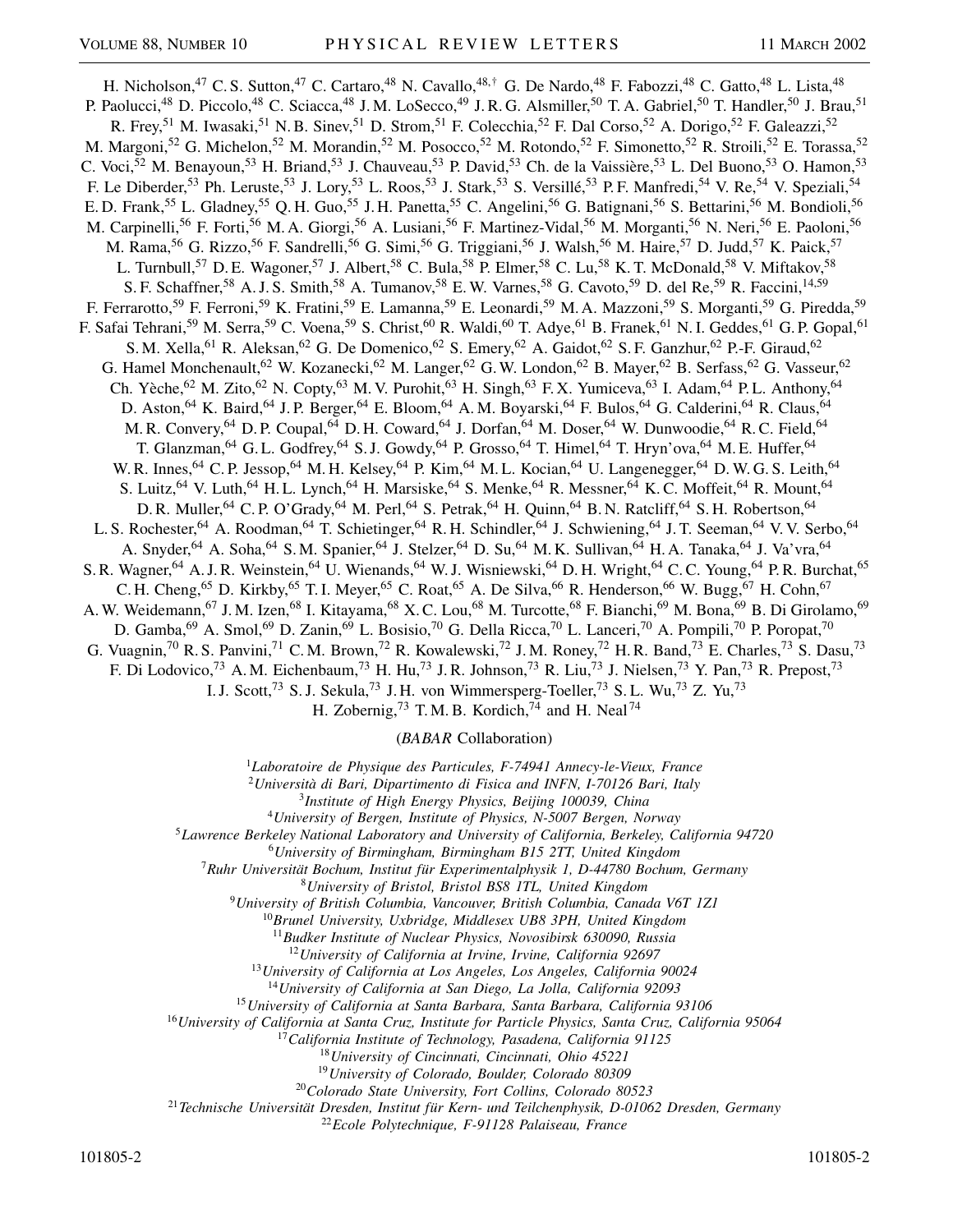*University of Edinburgh, Edinburgh EH9 3JZ, United Kingdom*

*Elon University, Elon University, North Carolina 27244-2010*

*Università di Ferrara, Dipartimento di Fisica and INFN, I-44100 Ferrara, Italy*

*Florida A&M University, Tallahassee, Florida 32307*

*Laboratori Nazionali di Frascati dell'INFN, I-00044 Frascati, Italy*

*Università di Genova, Dipartimento di Fisica and INFN, I-16146 Genova, Italy*

*Harvard University, Cambridge, Massachusetts 02138*

*University of Iowa, Iowa City, Iowa 52242*

*Iowa State University, Ames, Iowa 50011-3160*

*Laboratoire de l'Accélérateur Linéaire, F-91898 Orsay, France*

*Lawrence Livermore National Laboratory, Livermore, California 94550*

*University of Liverpool, Liverpool L69 3BX, United Kingdom*

*University of London, Imperial College, London SW7 2BW, United Kingdom*

*Queen Mary, University of London, E1 4NS, United Kingdom*

*University of London, Royal Holloway and Bedford New College, Egham, Surrey TW20 0EX, United Kingdom*

*University of Louisville, Louisville, Kentucky 40292*

*University of Manchester, Manchester M13 9PL, United Kingdom*

*University of Maryland, College Park, Maryland 20742*

*University of Massachusetts, Amherst, Massachusetts 01003*

*Massachusetts Institute of Technology, Laboratory for Nuclear Science, Cambridge, Massachusetts 02139*

*McGill University, Montréal, Québec, Canada H3A 2T8*

*Università di Milano, Dipartimento di Fisica and INFN, I-20133 Milano, Italy*

*University of Mississippi, University, Mississippi 38677*

*Université de Montréal, Laboratoire René J. A. Lévesque, Montréal, Québec, Canada H3C 3J7*

*Mount Holyoke College, South Hadley, Massachusetts 01075*

*Università di Napoli Federico II, Dipartimento di Scienze Fisiche and INFN, I-80126 Napoli, Italy*

*University of Notre Dame, Notre Dame, Indiana 46556*

*Oak Ridge National Laboratory, Oak Ridge, Tennessee 37831*

*University of Oregon, Eugene, Oregon 97403*

*Università di Padova, Dipartimento di Fisica and INFN, I-35131 Padova, Italy*

*Universités Paris VI et VII, Lab de Physique Nucléaire H. E., F-75252 Paris, France*

*Università di Pavia, Dipartimento di Elettronica and INFN, I-27100 Pavia, Italy*

*University of Pennsylvania, Philadelphia, Pennsylvania 19104*

*Università di Pisa, Scuola Normale Superiore and INFN, I-56010 Pisa, Italy*

*Prairie View A&M University, Prairie View, Texas 77446*

*Princeton University, Princeton, New Jersey 08544*

*Università di Roma La Sapienza, Dipartimento di Fisica and INFN, I-00185 Roma, Italy*

*Universität Rostock, D-18051 Rostock, Germany*

*Rutherford Appleton Laboratory, Chilton, Didcot, Oxon, OX11 0QX, United Kingdom*

*DAPNIA, Commissariat à l'Energie Atomique/Saclay, F-91191 Gif-sur-Yvette, France*

*University of South Carolina, Columbia, South Carolina 29208*

*Stanford Linear Accelerator Center, Stanford, California 94309*

*Stanford University, Stanford, California 94305-4060*

*TRIUMF, Vancouver, British Columbia, Canada V6T 2A3*

*University of Tennessee, Knoxville, Tennessee 37996*

*University of Texas at Dallas, Richardson, Texas 75083*

*Università di Torino, Dipartimento di Fisica Sperimentale and INFN, I-10125 Torino, Italy*

*Università di Trieste, Dipartimento di Fisica and INFN, I-34127 Trieste, Italy*

*Vanderbilt University, Nashville, Tennessee 37235*

*University of Victoria, Victoria, British Columbia, Canada V8W 3P6*

*University of Wisconsin, Madison, Wisconsin 53706*

*Yale University, New Haven, Connecticut 06511*

(Received 25 October 2001; published 26 February 2002)

The branching fractions of the exclusive decays  $B^0 \to K^{*0}\gamma$  and  $B^+ \to K^{*+}\gamma$  are measured from a sample of  $(22.74 \pm 0.36) \times 10^6$  *BB* decays collected with the *BABAR* detector at the PEP-II asymmetric  $e^+e^-$  collider. We find  $\mathcal{B}(B^0 \to K^{*0}\gamma) = [4.23 \pm 0.40(\text{stat}) \pm 0.22(\text{syst})] \times 10^{-5}$ ,  $\mathcal{B}(B^+ \to$  $K^{*+}\gamma$  = [3.83  $\pm$  0.62(stat)  $\pm$  0.22(syst)]  $\times$  10<sup>-5</sup> and constrain the *CP*-violating charge asymmetry to be  $-0.170 < A_{CP}(B \to K^* \gamma) < 0.082$  at 90% C.L.

DOI: 10.1103/PhysRevLett.88.101805 PACS numbers: 13.20.He, 11.30.Er, 12.15.Hh, 13.40.Hq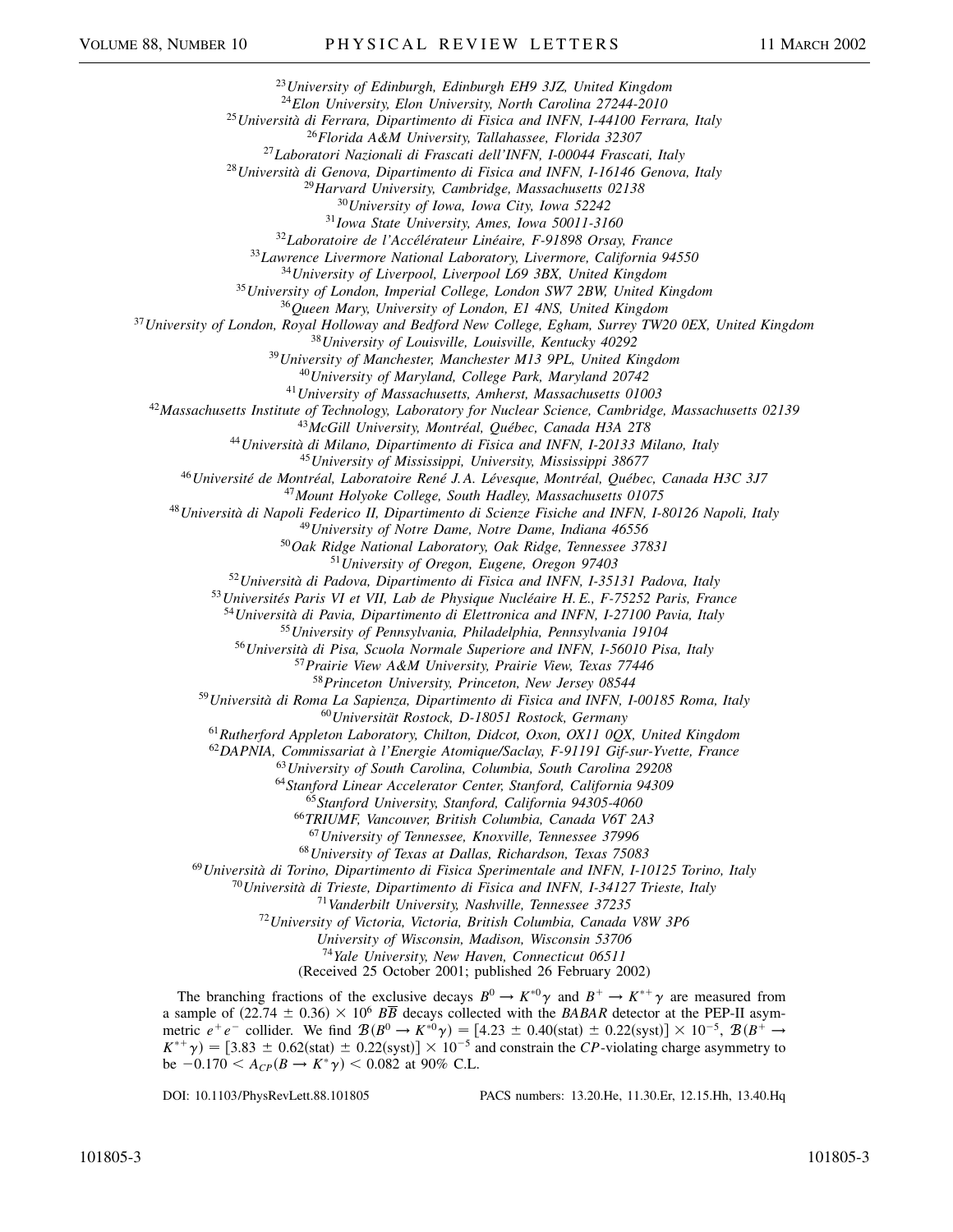In the standard model (SM) the exclusive decays  $B \to K^*\gamma$  proceed dominantly by the electromagnetic loop "penguin" transition  $b \rightarrow s\gamma$ . Many extensions of the SM provide new virtual high-mass fermions and bosons that can appear in the loop, causing deviations in the inclusive rate for  $b \rightarrow s\gamma$  [1]. The sensitivity of the exclusive rates to these effects is limited by the uncertainty in the SM calculation. However, there has been considerable theoretical progress recently [2]. The precision measurement of the exclusive branching fractions  $B(B^0 \to K^{*0}\gamma)$ ,  $B(B^+ \to K^{*+}\gamma)$  is needed to test and improve these calculations. The non-SM processes can also interfere with the SM decay to cause *CP*-violating charge asymmetries at a level as high as 20% [3]. The *CP*-violating charge asymmetry from SM contributions alone is expected to be  $\leq 1\%$ .

In this Letter, measurements of the exclusive branching fractions,  $\mathcal{B}(B^0 \to K^{*0}\gamma)$  in the  $K^{*0} \to K^+\pi^-$ ,  $K_{\rm S}^0 \pi^0$  modes, and  $\mathcal{B}(B_{\rm A}^+ \to K^{*+} \gamma)$  in the  $K^{*+} \to K^+ \pi^0$ ,  $K_S^0 \pi^+$  modes with  $K_S^0 \to \pi^+ \pi^-$ , are presented. Here  $K^*$  refers to the  $K^*(892)$  resonance and the charge conjugate decays are implied unless otherwise stated. The  $K^{*0} \to K^+ \pi^-$  and  $K^{*+} \to K^+ \pi^0, K_S^0 \pi^+$  modes are used to search for *CP*-violating charge asymmetries.

The data were collected with the *BABAR* detector [4] at the PEP-II asymmetric  $e^+(3.1 \text{ GeV}) - e^-(9 \text{ GeV})$  storage ring [5]. The results in this paper are based upon an integrated luminosity of  $\approx 20.7$  fb<sup>-1</sup> of data corresponding to  $(22.74 \pm 0.36) \times 10^6$  *BB* meson pairs recorded at the Y(4*S*) resonance ("on-resonance") and  $\approx$  2.6 fb<sup>-1</sup> at 40 MeV below this energy ("off-resonance"). The number of  $B\overline{B}$  meson pairs is determined from the ratio of the number of hadronic events to muon pairs in on- and off-resonance data [4]. We assume that the  $Y(4S)$  decays equally to neutral and charged *B* meson pairs.

We use Monte Carlo simulations of the *BABAR* detector based on GEANT 3.21 [6] to optimize our selection criteria and to determine signal efficiencies. Events taken from random triggers are used to measure the beam backgrounds. These simulations take account of varying detector conditions and beam backgrounds.

The selection criteria for this analysis are optimized to maximize  $S^2/(S + B)$  where *S* is the number of signal candidates expected, assuming the central values of the previous measurement  $\mathcal{B}(B^0 \to K^{*0}\gamma, B^+ \to K^{*+}\gamma) =$  $\left[4.55_{-0.68}^{+0.72}(\text{stat})\pm0.34(\text{syst}),3.76_{-0.83}^{+0.89}(\text{stat})\pm0.28(\text{syst})\right]\times$  $10^{-5}$  [7], and *B* is the expected number of background candidates determined from Monte Carlo and confirmed with off-resonance data. Quantities are computed in both the laboratory frame and the center-of-mass frame of the  $e^+e^-$  system. Those computed in the center-of-mass frame are denoted by an asterisk; e.g.,  $E_{\text{beam}}^* = 5.29 \text{ GeV}$ is the on-resonance center-of-mass energy of the  $e^+$  and  $e^-$  beams.

We require a high-energy radiative photon candidate with energy  $1.5 \le E_{\gamma} \le 4.5$  GeV in the laboratory frame and  $2.30 < E^*_{\gamma} < 2.85$  GeV in the center-of-mass frame.

101805-4 101805-4

A photon candidate is defined as a localized energy maximum [4] in the calorimeter acceptance  $-0.74 < \cos\theta <$ 0.93, where  $\theta$  is the polar angle to the detector axis. It must be isolated by 25 cm from any other photon candidate or track and have a lateral energy profile consistent with a photon shower. We veto photons from a  $\pi^0(\eta)$  by requiring that the invariant mass of the combination with any other photon of energy greater than 50(250) MeV not be within a  $\approx$  2.7(2.2) sigma window of the nominal  $\pi^{0}(\eta)$ mass,  $115(508) < M_{\gamma\gamma} < 155(588) \text{ MeV}/c^2$ .

The  $K^*$  is reconstructed from  $K^+$ ,  $K^0_S$ ,  $\pi^-$ , and  $\pi^0$ candidates through the four modes  $K^{*0} \rightarrow K^+\pi^-, K^0_S \pi^0$ and  $K^{*+} \to K^+\pi^0$ ,  $K_S^0\pi^+$ . The  $K^+$  and  $\pi^-$  track candidates are required to be well reconstructed in the drift chamber and to originate from a vertex consistent with the  $e^+e^-$  interaction point (IP). The  $K^0_S$  candidates are reconstructed from two oppositely charged tracks coming from a common vertex displaced from the IP by at least 0.2 cm and having an invariant mass within  $\approx$ 3.3 sigma of the nominal  $K_S^0$  mass, 489  $< M_{\pi^+\pi^-} < 507 \text{ MeV}/c^2$ . A track is identified as a kaon if it is projected to pass through the fiducial volume of the particle identification detector, an internally reflecting ring-imaging Cherenkov detector (DIRC) [4], and the cone of Cherenkov light is consistent in time and angle with a kaon of the measured track momentum. A charged pion is identified as a track that is not a kaon. The  $\pi^0$  candidates are reconstructed from pairs of photons, each with energy greater than 30 MeV, and are required to have  $115 < M_{\gamma\gamma} < 150 \text{ MeV}/c^2$  and  $E_{\pi^0} > 200$  MeV. A mass-constraint fit to the nominal  $\pi^0$ mass is used to improve the resolution of its momentum. The  $K^*$  reconstruction is completed by requiring the invariant mass of the candidate pairs to be within 100 MeV $/c<sup>2</sup>$ of the  $K^{*0}/K^{*+}$  mass.

The *B* meson candidates are reconstructed from the *K* and  $\gamma$  candidates. The background is predominantly from continuum  $q\overline{q}$  production, where *q* can be a *u*, *d*, *s*, or *c* quark, with the high-energy photon originating from initial-state radiation or from  $\pi^0$  and  $\eta$  decays. The background from other nonradiative *B* meson decays is found to be negligible from Monte Carlo simulation. We exploit event topology differences between signal and background to reduce the continuum contribution. We compute the thrust axis of the event excluding the *B* meson daughter candidates. Figure 1 shows the distribution of  $|\cos \theta_T^*|$ for signal Monte Carlo events and off-resonance data, where  $\theta_T^*$  is the angle between the high-energy photon candidate and the thrust axis. In the center-of-mass frame, *BB* pairs are produced approximately at rest and produce a uniform  $|\cos \theta_T^*|$  distribution. In contrast,  $q\overline{q}$  pairs are produced back-to-back in the center-of-mass frame which results in a  $|\cos \theta^*_{T}|$  distribution peaking at 1. We require  $|\cos \theta_T^*|$  < 0.8. We further suppress backgrounds using the angle of the *B* meson candidate's direction with respect to the beam axis,  $\theta_B^*$ , and the helicity angle of the  $K^*$  decay,  $\theta_H$ . The helicity angle is defined as the angle between either one of the  $K^*$  daughters' momentum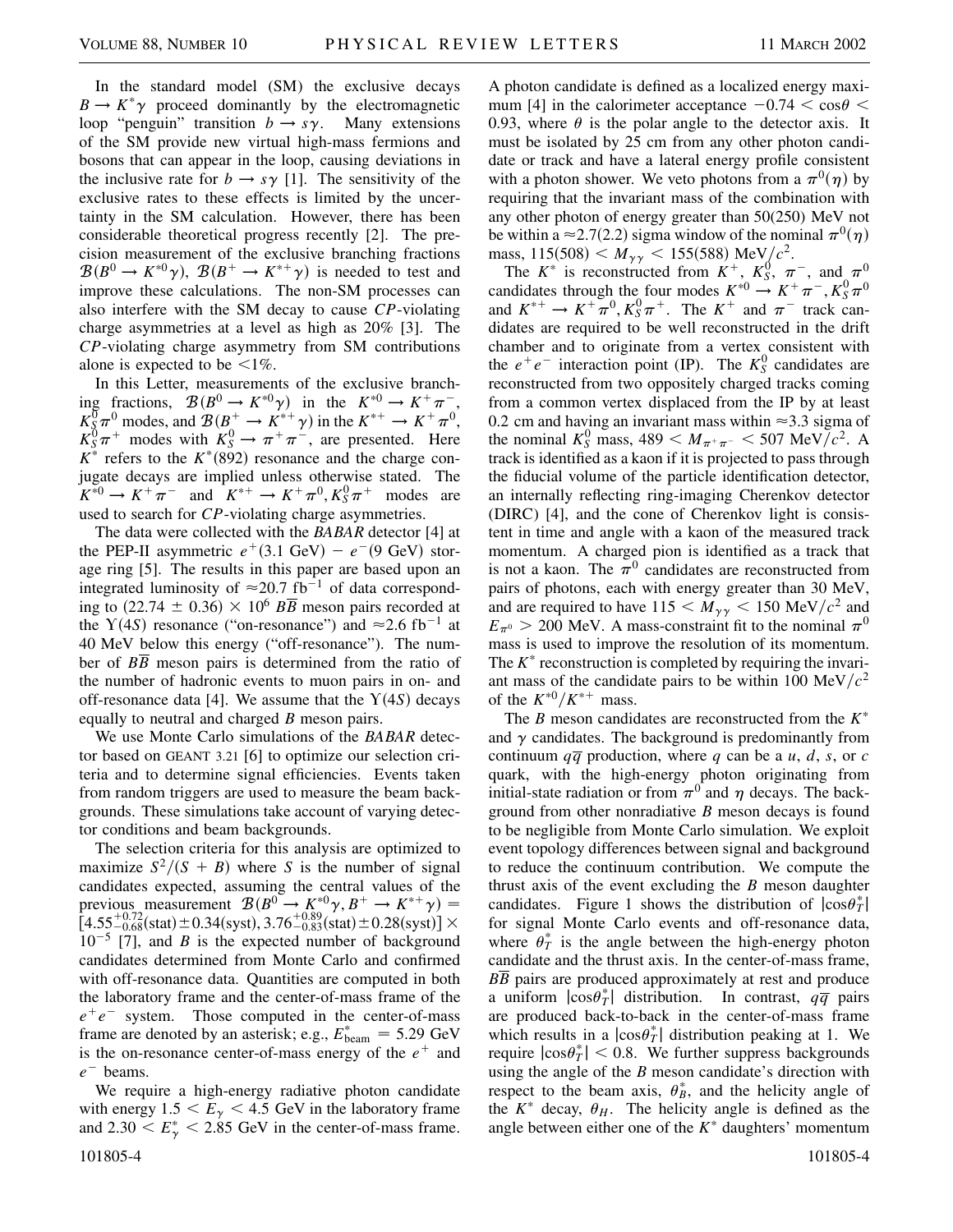

FIG. 1. The event shape variable  $|\cos \theta_T^*|$  for  $B^0 \to K^{*0} \gamma$ ,  $K^{*0} \rightarrow K^+\pi^-$  Monte Carlo and off-resonance data.

vectors computed in the rest frame of the  $K^*$  and the  $K^*$ momentum vector in the parent *B* meson rest frame. It follows a  $\sin^2\theta_H$  distribution for the signal and peaks slightly towards  $\pm 1$  for  $q\overline{q}$  background. The *B* meson candidate's direction also follows a  $\sin^2 \theta_B^*$  for the signal and is approximately flat for the  $q\overline{q}$  background. We require  $|\cos \theta_B^*|$  < 0.80 and  $|\cos \theta_H|$  < 0.75.

Since the *B* mesons are produced via  $e^+e^- \rightarrow Y(4S) \rightarrow$ *BB*, the energy of the *B* meson in the center-of-mass frame is the beam energy,  $E_{\text{beam}}^*$ . This is compared to the measured energy of the *B* meson daughters by defining  $\Delta E^* = E_{K^*}^* + E_{\gamma}^* - E_{\text{beam}}^*$ . The distribution of  $\Delta E^*$ is peaked at zero for the signal with a width dominated by the resolution of the photon candidates. It is asymmetric due to energy leakage from the calorimeter. We require  $-200 < \Delta E^* < 100$  MeV for the  $K^+\pi^-$ ,  $K^0_S\pi^+$ modes and  $-225 < \Delta E^* < 125$  MeV for the modes containing a  $\pi^0$ , namely  $K^+\pi^0$  and  $K^0_S\pi^0$ . The beam-energy substituted mass is defined as  $m_{ES} = \sqrt{E_{beam}^{*2} - \mathbf{p}_{B}^{*2}}$ , where  $\mathbf{p}_{B}^{*}$  is the momentum vector of the *B* meson candidate calculated from the measured momenta of the daughters. The  $m_{ES}$  distribution for the signal is well described by an asymmetric resolution function [8], with an approximately Gaussian core dominated by the resolution of the beam energy measurement, and an asymmetric tail caused by the energy leakage from the calorimeter for the photon candidates. For the modes containing a single photon candidate, namely  $K^+\pi^-$  and  $K^0_S\pi^+$ , we can remove the tail in  $m_{ES}$  by rescaling the measured photon energy  $E^*_{\gamma}$  by a factor  $\kappa$ , determined for each event, so that  $E_{K^*}^{*+} + \kappa E_{\gamma}^* - E_{\text{beam}}^* = 0$ . The signal for these modes is then described by a Gaussian. The background is empirically described by a threshold function [9] for each mode. We select candidates with  $m_{ES} > 5.2 \text{ GeV}/c^2$ .

Figure 2 shows the  $m_{ES}$  distribution for each of the four modes. An unbinned maximum-likelihood technique is used to fit the  $m_{ES}$  distributions for signal [8] and background [9] contributions. The signal mean and width are allowed to vary in the fit for the high statistics  $K^+\pi^-$ 



FIG. 2.  $m_{ES}$  for the  $B \to K^*\gamma$  candidates. The solid and dashed curves show, respectively, the fitted signal-plusbackground and the background alone. The fits used to extract the signal yield are described in the text.

and  $K^+\pi^0$  modes. The fitted width is slightly larger than the predicted Monte Carlo value. In the lower statistics modes we fix the width to the Monte Carlo value adjusted for the small difference observed in the high statistics modes. We fit the on-resonance data with a signal plus background shape, and simultaneously the on-resonance sideband and off-resonance samples with the same background function, using a common fit parameter. The off-resonance data sample is required to pass the same selection criteria as the on-resonance data sample except that we remove the kaon particle identification requirement to gain statistics in the  $K^+\pi^-$  and  $K^+\pi^0$  modes. The onresonance sideband sample is selected with the same criteria as the on-resonance data sample, except that we require  $150 < \Delta E^* < 400$  MeV in the  $K_S^0 \pi^0$  and  $K^+ \pi^0$  modes, and  $100 < \Delta E^* < 500$  MeV in the  $K^+\pi^-$  and  $K^0_S\pi^+$ modes. The signal yields with statistical errors from the fit are given in Table I.

As a consistency check we plot in Fig. 3a the  $\Delta E^*$  projection for the  $K^+\pi^-$  mode after requiring 5.27  $\lt m_{ES}$   $\lt$ 5.29 GeV/ $c^2$ . A comparison of the observed  $\Delta E^*$  distribution with Monte Carlo shows good agreement. We also plot  $M_{K^+\pi^-}$  in Fig. 3b after requiring 5.27  $<$  $m_{ES}$  < 5.29 GeV/ $c^2$ ,  $-200 < \Delta E^*$  < 100 MeV, and  $0.7 < M_{K^+\pi^-} < 1.1$  GeV/ $c^2$ . We fit with a relativistic Breit-Wigner plus linear background shape and determine that the signal is consistent with coming from the  $K^*(892)$ .

The efficiency for the selection of  $B \to K^* \gamma$  candidates is given in Table I. The branching fraction is determined from the yield, the efficiency and the total number of *BB* events in the sample. The cross-feed from the other  $B \to K^* \gamma$  modes and the down-feed from  $B \to X_s \gamma$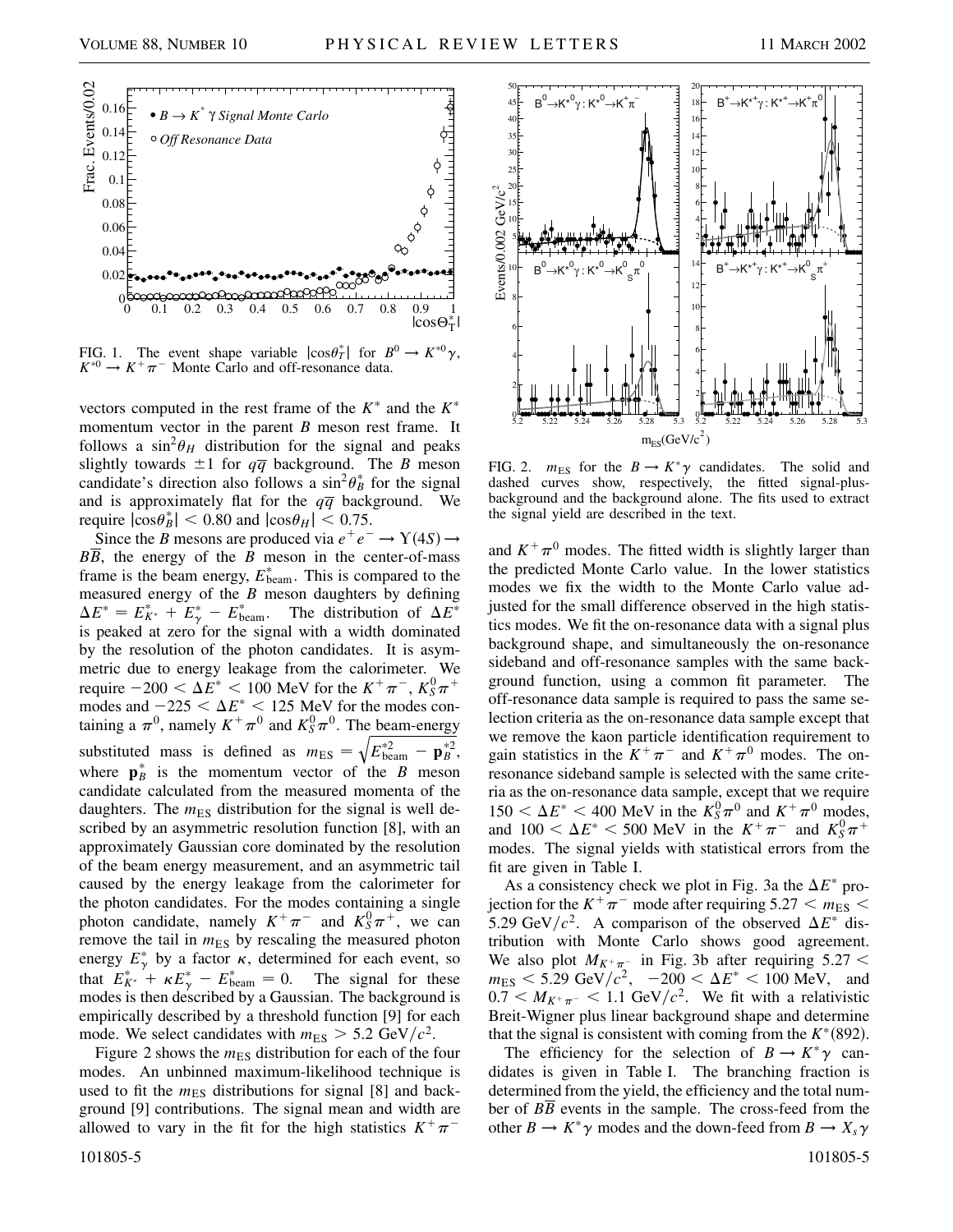.

| Mode                            | Efficiency<br>$\%$ | No. signal<br>events | No. cross-feed<br>events | No. down-feed<br>events | $\mathcal{B}(B \to K^* \gamma)$<br>$\pm$ stat $\pm$ syst $\times$ 10 <sup>-5</sup> |
|---------------------------------|--------------------|----------------------|--------------------------|-------------------------|------------------------------------------------------------------------------------|
| $K^+\pi^-$                      | 14.0               | $135.7 \pm 13.3$     | $0.4 \pm 0.1$            | $0.6 \pm 0.1$           | $4.24 \pm 0.41 \pm 0.22$                                                           |
| $\frac{K_S^0\pi^0}{K_S^0\pi^+}$ | 1.4                | $14.8 \pm 5.6$       | $0.4 \pm 0.1$            | $1.0 \pm 0.2$           | $4.10 \pm 1.71 \pm 0.42$                                                           |
|                                 | 3.9                | $28.1 \pm 6.6$       | $0.7 \pm 0.2$            | $1.2 \pm 0.2$           | $3.01 \pm 0.76 \pm 0.21$                                                           |
| $K^+\pi^0$                      | 4.3                | $57.6 \pm 10.4$      | $1.2 \pm 0.2$            | $2.6 \pm 0.4$           | $5.52 \pm 1.07 \pm 0.38$                                                           |

TABLE I. The fitted signal yield, efficiency [including  $\mathcal{B}(K^*)$  and  $\mathcal{B}(K^0)$ ], cross-feed and down-feed from other penguin decays, and measured branching fraction  $\mathcal{B}(B \to K^* \gamma)$  for each of the decay modes.

are estimated with Monte Carlo assuming the measured branching fractions from the CLEO Collaboration [7,10] for each mode and subtracted from the signal yield.

The total systematic error is the sum in quadrature of the components shown in Table II. The systematic uncertainty in the signal yield derives from uncertainties in the signal line shape, and cross-feed and down-feed contributions. The uncertainty in the signal line shape results from the  $m_{ES}$  width difference described above. To gain statistics in the off-resonance data sample used to fit the background function for the  $K^+\pi^-$  and  $K^+\pi^0$  modes we relax the kaon identification requirement and consequently assign a systematic uncertainty to the assumption that the background shape is unaffected. The error in the assumed branching fractions and final-state modeling for  $B \to X_s \gamma$  [10] gives a systematic error in the estimated down-feed from these modes. The tracking efficiency is computed by identifying tracks in the silicon vertex detector and observing the fraction that is well reconstructed in the drift chamber. We estimate the  $K_S^0$  efficiency uncertainty by comparing the momenta and flight-distance distributions in data and Monte Carlo. The kaon identification efficiency in the DIRC is derived from a sample of  $D^{*+} \to D^0 \pi^+, D^0 \to K^- \pi^+$  decays. The photon and  $\pi^0$  efficiencies are measured by comparing the ratio of events  $N(\tau^{\pm} \to h^{\pm} \pi^0)/N(\tau^{\pm} \to h^{\pm} \pi^0 \pi^0)$  to the previously measured branching ratios [11]. The photon isolation and  $\pi^0/\eta$  veto efficiency are dependent on the event multiplicity and are tested by "embedding" Monte Carlo– generated photons into both an exclusively reconstructed



FIG. 3. (a) The  $\Delta E^*$  projection for  $B^0 \to K^{*0} \gamma$ ,  $K^{*0} \to$  $K^+\pi^-$  candidates. The curve is the Monte Carlo expectation with a linear background. (b) The  $M_{K^+\pi^-}$  projection for  $B^0 \to K^{*0} \gamma$ ,  $K^{*0} \to K^+ \pi^-$  candidates with the  $M_{K^+ \pi^-}$  mass cut relaxed. The curve is a fit to a relativistic Breit-Wigner function with linear background.

*B* meson data sample and a generic *B* meson Monte Carlo sample. The  $\Delta E^*$  resolution is dominated by the photonenergy resolution so that uncertainties in the calorimeter energy resolution and overall energy-scale cause an uncertainty in the efficiency of the  $\Delta E^*$  requirement. The photon-energy resolution is measured in data using  $\pi^0$ and  $\eta$  meson decays and  $e^+e^- \rightarrow e^+e^- \gamma$  events. The energy scale uncertainty is estimated by using a sample of  $\eta$ meson decays with symmetric energy photons; the deviation in the reconstructed  $\eta$  mass from the nominal  $\eta$  mass provides an estimate of the uncertainty in the measured single photon energy.

The  $B \to K^* \gamma$  samples, except for the  $K_S^0 \pi^0$  sample, are used to search for *CP*-violating charge asymmetries *ACP*, defined by

$$
A_{CP} = \frac{\Gamma(\overline{B} \to \overline{K}^* \gamma) - \Gamma(B \to K^* \gamma)}{\Gamma(\overline{B} \to \overline{K}^* \gamma) + \Gamma(B \to K^* \gamma)}
$$

The flavor of the underlying *b* quark is tagged by the charge of the  $K^{\pm}$  or  $K^{*\pm}$  in the decay. The probability of a double misidentification of the kaon and pion, which would result in a dilution of the asymmetry, is estimated to be  $0.0026 \pm 0.0008$  and has been neglected. The on-resonance sample for each mode is divided into two *CP*-conjugate samples and the signal yield for each is extracted with the same fitting technique as for the branching

TABLE II. The systematic uncertainties in the measurement of  $\mathcal{B}(B \to K^* \gamma)$ .

|                                         | % Uncertainty in<br>$\mathcal{B}(B \to K^* \gamma)$ |               |                                              |     |
|-----------------------------------------|-----------------------------------------------------|---------------|----------------------------------------------|-----|
|                                         |                                                     |               | $K^+\pi^ K^0_S\pi^0$ $K^0_S\pi^+$ $K^+\pi^0$ |     |
| $m_{ES}$ line shape                     |                                                     | 7.4           | 1.7                                          | 1.9 |
| Background shape                        | 1.0                                                 |               | .                                            | 3.8 |
| Down-feed modeling                      | 1.0                                                 | 1.5           | 1.0                                          | 1.2 |
| Photon efficiency                       | 1.3                                                 | 1.3           | 1.3                                          | 1.3 |
| Photon distance cut                     | 2.0                                                 | 2.0           | 2.0                                          | 2.0 |
| $\pi^0$ efficiency                      | .                                                   | $2.5^{\circ}$ | $\cdots$                                     | 2.5 |
| $\pi^0/\eta$ veto                       | 1.0                                                 | 1.0           | 1.0                                          | 1.0 |
| Energy resolution                       | 2.5                                                 | 2.5           | 2.5                                          | 2.5 |
| Energy scale                            | 1.0                                                 | 1.0           | 1.0                                          | 1.0 |
| $K^{\pm}/\pi^{\pm}$ tracking efficiency | 2.4                                                 | $\cdots$      | 1.2.                                         | 1.3 |
| $K_S^0$ efficiency                      | .                                                   | 4.5           | 4.5                                          | .   |
| Kaon identification                     | 0.7                                                 | .             | .                                            | 1.0 |
| MC statistics                           | 1.9                                                 | 2.4           | 1.5                                          | 2.1 |
| B counting                              | 1.6                                                 | 1.6           | 1.6                                          | 1.6 |
| Total                                   | 5.3                                                 | 10.3          | 6.7                                          | 7.0 |